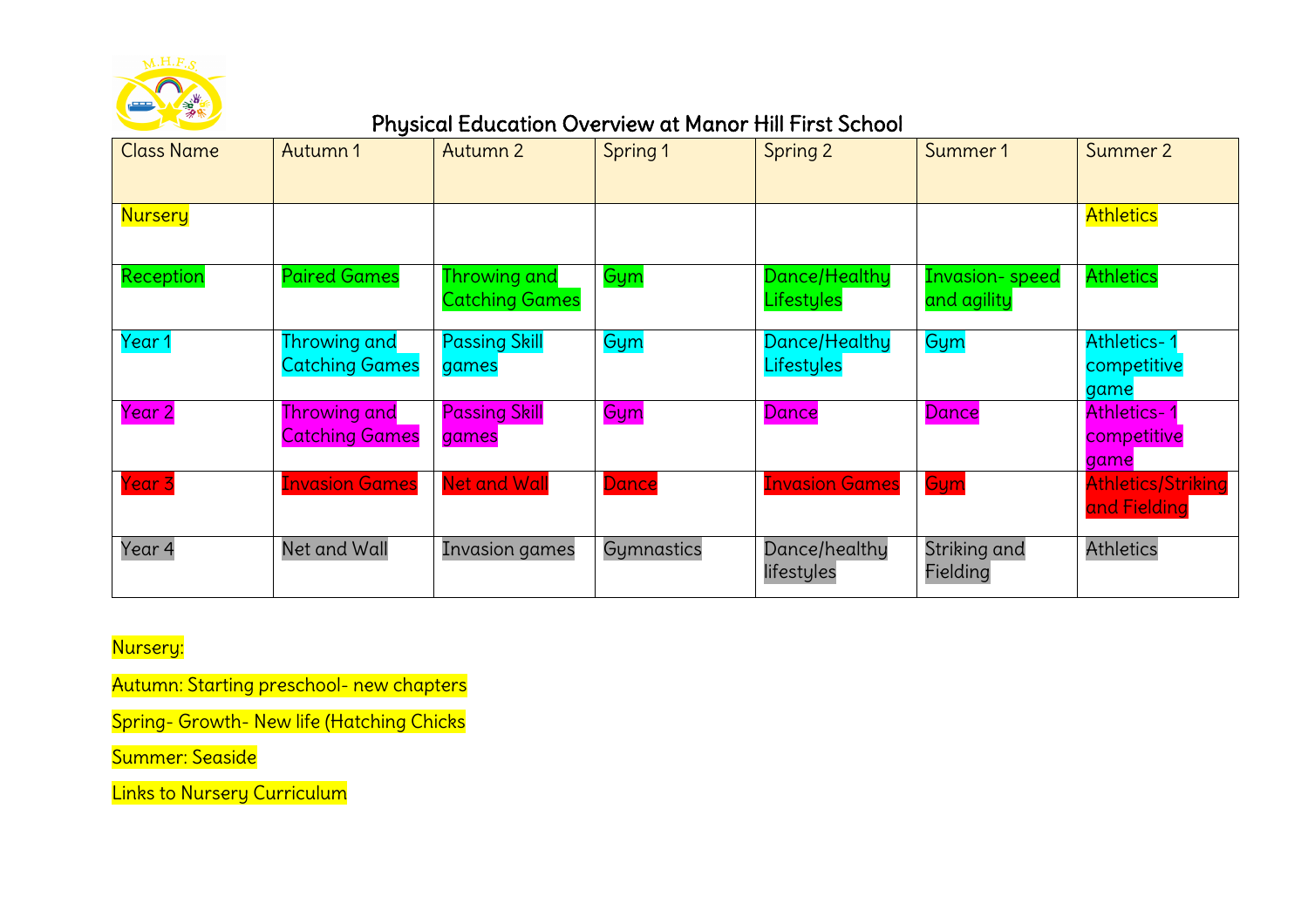

## Physical Education Overview at Manor Hill First School

- Action songs and dancing to music/singing- use our bodies and create large movements.
- Large outdoor equipment to encourage use of Gross Motor skills- climbing frame, crates and planks, large building materials, shelter making.
- Access to various riding equipment- balance bikes, trikes, scooters and play vehicles.
- Teacher led healthy eating activities and discussions.
- Use of tools indoors and outdoors appropriate for individuals- hammers, trowels, scissors, spades, jugs, pencils, crayons, paint brushes. (Forest School)
- Weekly PE sessions delivered by T4S using EYFS curriculum.

#### Reception:

- Autumn: Forest School
- Spring: Gardens
- Summer: Africa
- Links to Reception Curriculum:
	- Floor space indoor and outdoor to dance, move in various ways and mark making and hand writing in different areas of the classroom- indoors and outdoors.
	- Opportunities to develop motor skills- write dance, dough disco, cosmic kids yoga, PE, provision based PD activitiesthreading, play dough, woodwork, pin boards etc.
	- Weekly sessions of Forest schools, and PE, access to PD large equipment daily in provision and at play/lunch times. • Providing healthy snacks for children access freely and make healthy choices.
	- Large outdoor space and field- tyre walk, climbing frame, use of scooters and bikes on track, balancing equipment.
	- Large outdoor space and field- tyre walk, climbing frame, use of scooters and bikes on track, balancing equipment.